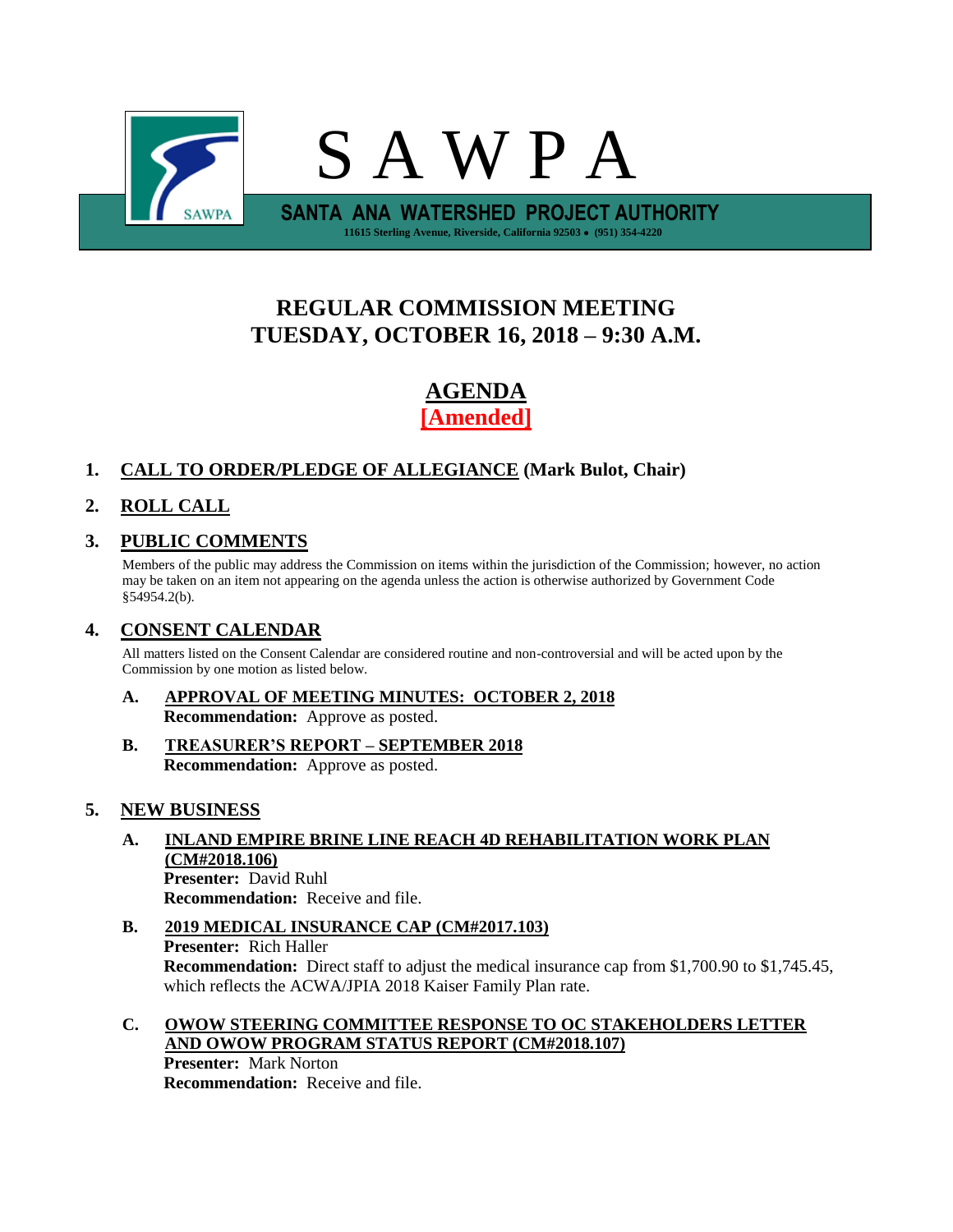#### **D. MEMORANDUM OF UNDERSTANDING (MOU) FOR WECAN EXPANSION IN THE CITY OF RIVERSIDE (CM#2018.108)**

#### **Presenter:** Mike Antos

**Recommendation:** (1) Authorize the General Manager to execute a Memorandum of Understanding (MOU) between SAWPA, the City of Riverside and the County of Riverside in support of the City application for a Transformative Climate Communities grant which, if awarded, would fund expansion of the Water-Energy Community Action Network (WECAN) Program; and, (2) If the WECAN Program is expanded, assign oversight of the program to Project Agreement (PA) 22 Committee.

### **6. INFORMATIONAL REPORTS**

**Recommendation:** Receive for information.

- **A. CASH TRANSACTIONS REPORT – AUGUST 2018 Presenter:** Karen Williams
- **B. INTER-FUND BORROWING – AUGUST 2018 (CM#2018.104) Presenter:** Karen Williams
- **C. PERFORMANCE INDICATORS/FINANCIAL REPORTING – AUGUST 2018 (CM#2018.105) Presenter:** Karen Williams

#### **D. GENERAL MANAGER REPORT**

- **E. SAWPA GENERAL MANAGERS MEETING NOTES**  $\bullet$  October 9, 2018
- **F. STATE LEGISLATIVE REPORT Presenter:** Rich Haller
- **G. CHAIR'S COMMENTS/REPORT**
- **H. COMMISSIONERS' COMMENTS**

### **I. COMMISSIONERS' REQUEST FOR FUTURE AGENDA ITEMS**

### **7. CLOSED SESSION**

#### **A. CONFERENCE WITH LEGAL COUNSEL – EXISTING LITIGATION PURSUANT TO GOVERNMENT CODE SECTION 54956.9(d)(1)**

Name of Case: Spiniello Companies v. Charles King Company, Inc., Santa Ana Watershed Project Authority, The Ohio Casualty Insurance Company (Superior Court of Los Angeles BC616589)

### **B. CONFERENCE WITH LEGAL COUNSEL – EXISTING LITIGATION PURSUANT TO GOVERNMENT CODE SECTION 54956.9(d)(1)**

Name of Case: County of Riverside v. MGP X Vernola, LLC, et al (Superior Court of Riverside RIC 1801451)

Name of Case: County of Riverside v. Anthony P. Vernola, et al (Superior Court of Riverside RIC 1801464)

Name of Case: County of Riverside v. Lowes HIW, Inc., et al (Superior Court of Riverside RIC 1801454)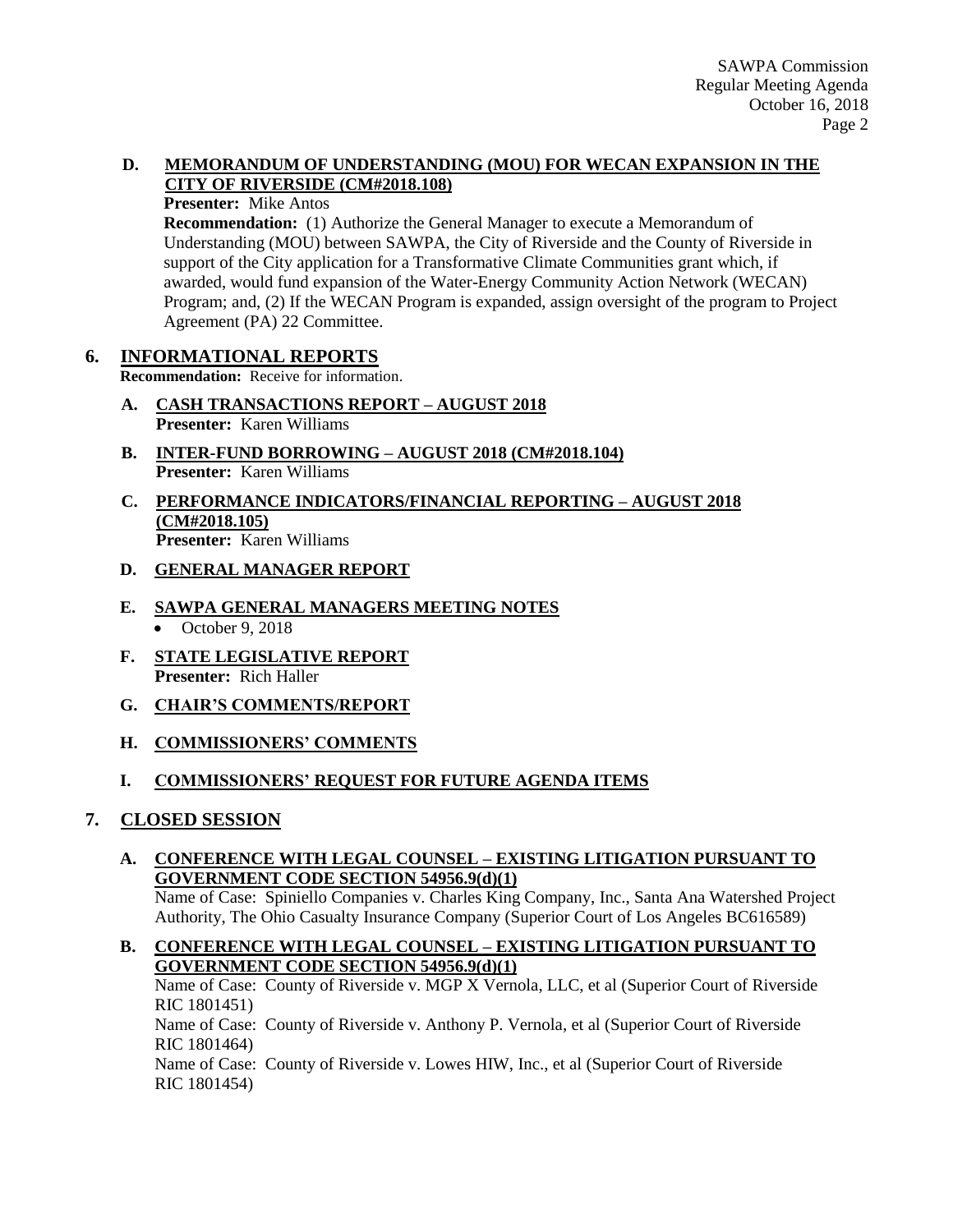#### **C. PUBLIC EMPLOYEE ANNUAL PERFORMANCE EVALUATION – PURSUANT TO GOVERNMENT CODE SECTION 54957**

Title: General Manager

#### **8. ADJOURNMENT**

Americans with Disabilities Act: If you require any special disability related accommodations to participate in this meeting, call (951) 354-4230 or email kberry@sawpa.org. 48-hour notification prior to the meeting will enable staff to make reasonable arrangements to ensure accessibility for this meeting. Requests should specify the nature of the disability and the type of accommodation requested.

Materials related to an item on this agenda submitted to the Commission after distribution of the agenda packet are available for public inspection during normal business hours at the SAWPA office, 11615 Sterling Avenue, Riverside, and available a[t www.sawpa.org,](http://www.sawpa.org/) subject to staff's ability to post documents prior to the meeting.

#### **Declaration of Posting**

I, Kelly Berry, Clerk of the Board of the Santa Ana Watershed Project Authority declare that on Thursday, October 11, 2018, a copy of this amended agenda has been uploaded to the SAWPA website at [www.sawpa.org](http://www.sawpa.org/) and posted at the SAWPA office, 11615 Sterling Avenue, Riverside, California.

/s/

\_\_\_\_\_\_\_\_\_\_\_\_\_\_\_\_\_\_\_\_\_\_\_\_\_\_\_\_\_\_\_\_\_\_\_\_\_\_\_ Kelly Berry, CMC

#### **2018 SAWPA Commission Meetings/Events**

First and Third Tuesday of the Month

(NOTE: Unless otherwise noticed, all Commission Workshops/Meetings begin at **9:30 a.m.**, and are held at SAWPA.)

| <b>January</b>                                   |                                                    | <b>February</b> |                                   |
|--------------------------------------------------|----------------------------------------------------|-----------------|-----------------------------------|
| 1/2/18                                           | Commission Workshop [cancelled]                    | 2/6/18          | <b>Commission Workshop</b>        |
| 1/16/18                                          | <b>Regular Commission Meeting</b>                  | 2/20/18         | <b>Regular Commission Meeting</b> |
| <b>March</b>                                     |                                                    | <b>April</b>    |                                   |
| 3/6/18                                           | <b>Commission Workshop</b>                         | 4/3/18          | <b>Commission Workshop</b>        |
| 3/20/18                                          | <b>Regular Commission Meeting</b>                  | 4/17/18         | <b>Regular Commission Meeting</b> |
| May                                              |                                                    | June            |                                   |
| 5/1/18                                           | <b>Commission Workshop</b>                         | 6/5/18          | <b>Commission Workshop</b>        |
| 5/8 – 5/11/18 ACWA Spring Conference, Sacramento |                                                    | 6/19/18         | <b>Regular Commission Meeting</b> |
| 5/15/18                                          | <b>Regular Commission Meeting</b>                  |                 |                                   |
| July                                             |                                                    | August          |                                   |
| 7/3/18                                           | Commission Workshop [cancelled]                    | 8/7/18          | <b>Commission Workshop</b>        |
| 7/17/18                                          | <b>Regular Commission Meeting</b>                  | 8/21/18         | <b>Regular Commission Meeting</b> |
| <b>September</b>                                 |                                                    | <b>October</b>  |                                   |
| 9/4/18                                           | <b>Commission Workshop</b>                         | 10/2/18         | <b>Commission Workshop</b>        |
| 9/18/18                                          | <b>Regular Commission Meeting</b>                  | 10/16/18        | <b>Regular Commission Meeting</b> |
| <b>November</b>                                  |                                                    | <b>December</b> |                                   |
| 11/6/18                                          | <b>Commission Workshop</b>                         | 12/4/18         | <b>Commission Workshop</b>        |
| 11/20/18                                         | <b>Regular Commission Meeting</b>                  | 12/18/18        | <b>Regular Commission Meeting</b> |
|                                                  | $11/27 - 11/30/18$ ACWA Fall Conference, San Diego |                 |                                   |